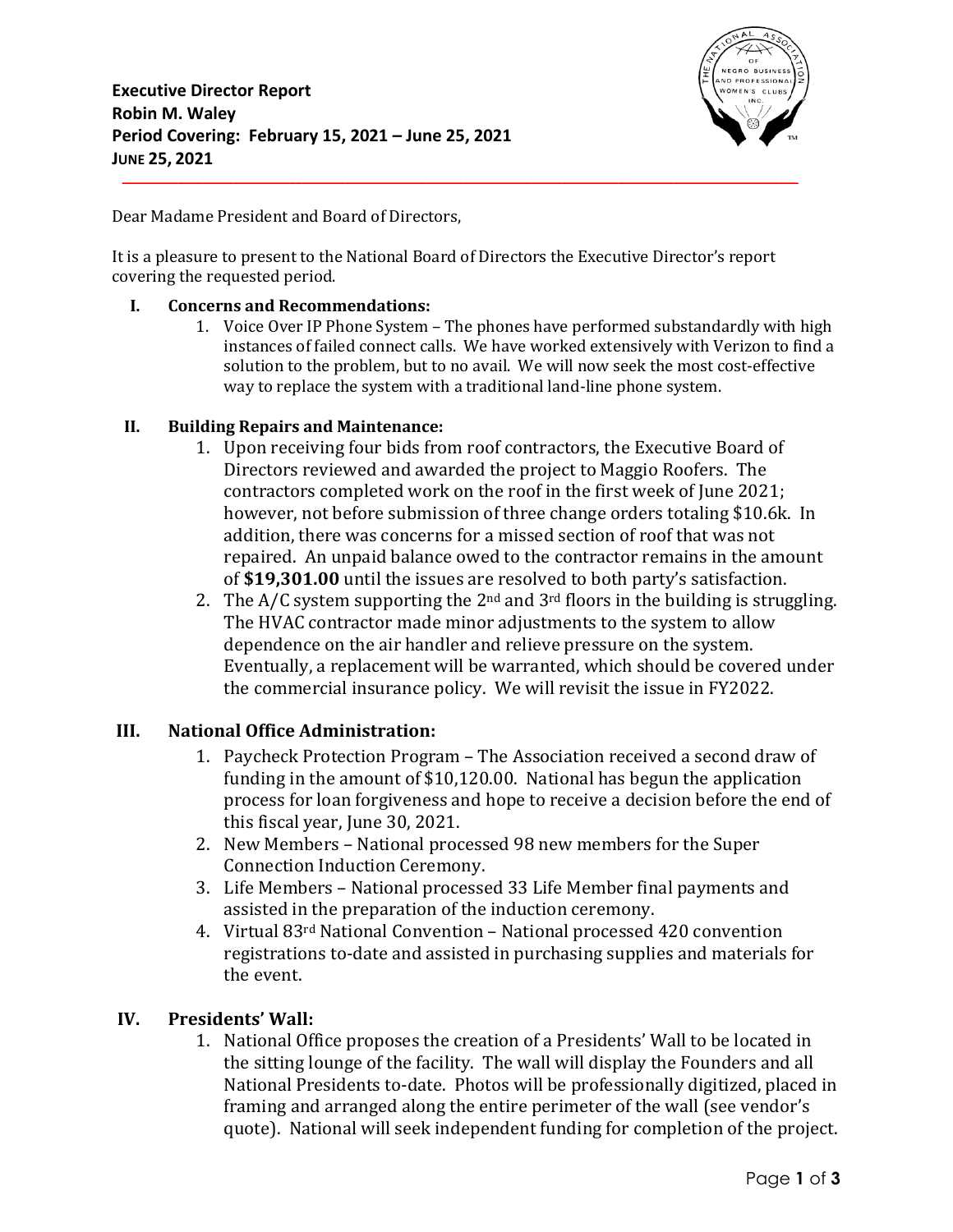# **V. Financial Reporting:**

|  |  |  | The graph below is the Profit & Loss Previous Year Comparison, Year-to-Date |  |
|--|--|--|-----------------------------------------------------------------------------|--|
|  |  |  |                                                                             |  |

|                                   | Jul 1, '20 - Jun 25, 21 | Jul 1, '19 - Jun 25, 20 | \$ Change      | % Change   |
|-----------------------------------|-------------------------|-------------------------|----------------|------------|
| <b>INCOME</b>                     |                         |                         |                |            |
| Membership dues                   | 131,492.40              | 129,158.70              | 2,333.70       | 1.81%      |
| Joining & Related fees            | 63,952.00               | 22,720.00               | 41,232.00      | 181.48%    |
| Scholarships                      | 104,494.40              | 66,421.60               | 38,072.80      | 57.32%     |
| Contributions / Donations         | 36,054.34               | 9,958.19                | 26,096.15      | 262.06%    |
| Clubs insurance reimbursement     | 25,380.00               | 25,110.00               | 270.00         | 1.08%      |
| Rental income                     | 32,957.81               | 36,398.49               | $-3,440.68$    | $-9.45%$   |
| Other                             | 18,813.00               | 14,046.60               | 4,766.40       | 33.93%     |
| Education / Training              | 8,215.00                | 5,955.00                | 2,260.00       | 37.95%     |
| Convention & related fees         | 0.00                    | 124,116.42              | $-124, 116.42$ | $-100.0\%$ |
| TOTAL INCOME                      | 421,358.95              | 433,885.00              | $-12,526.05$   | $-2.89%$   |
| <b>EXPENSE</b>                    |                         |                         |                |            |
| Salaries & wages                  | 47,519.27               | 36,719.08               | 10,800.19      | 29.41%     |
| Employee benefits                 | 9,265.77                | 8,270.92                | 994.85         | 12.03%     |
| Travel                            | 21.50                   | 1,876.59                | $-1,855.09$    | -98.85%    |
| Hotel                             | 0.00                    | 7,665.00                | $-7,665.00$    | $-100.0\%$ |
| Meals                             | 0.00                    | 1,104.48                | $-1,104.48$    | $-100.0%$  |
| <b>Utilities</b>                  | 4,919.64                | 6,319.04                | $-1,399.40$    | $-22.15%$  |
| Repairs & Maintenance             | 10,600.97               | 9,002.86                | 1,598.11       | 17.75%     |
| Real estate taxes                 | 33,074.45               | 30,698.78               | 2,375.67       | 7.74%      |
| Building occupancy                | 10,866.01               | 9,535.98                | 5,303.81       | 13.95%     |
| Telephone                         | 7,059.69                | 6,832.69                | 227.00         | 3.32%      |
| Office administration & related   | 19,652.30               | 21,809.55               | 2,157.25       | $-9.89%$   |
| Meetings & conferences            | 671.64                  | 0.00                    | 671.64         | 100.0%     |
| Supplies                          | 10,262.98               | 14,430.92               | $-4,167.94$    | -28.88%    |
| National program (L.E.T.)         | 3,050.00                | 100.00                  | 2,950.00       | 2,950.0%   |
| Convention & related expense      | 0.00                    | 122,087.18              | -122,087.18    | $-100.0\%$ |
| Furniture & Décor'                | 1,118.80                | 46.99                   | 1,071.81       | 2,280.93%  |
| Insuance                          | 32,105.25               | 38,909.53               | $-6,804.28$    | -17.49%    |
| Scholarships                      | 91,500.00               | 59,200.00               | 32,300.00      | 54.56%     |
| Contributions paid                | 200.00                  | 0.00                    | 200.00         | 100.0%     |
| Events                            | 0.00                    | 2,584.50                | $-2,584.50$    | $-100.0\%$ |
| Professional fees                 | 350.00                  | 8,975.00                | $-8,625.00$    | $-96.1%$   |
| Miscellaneous                     | 112.17                  | 13.00                   | 99.17          | 762.85%    |
| Personal property taxes & related | 522.27                  | 171.90                  | 350.37         | 203.82%    |
| Airbnb rental                     | 5,532.03                | 7,679.95                | $-2,147.92$    | $-27.97%$  |
| Bad debt                          | 0.00                    | 912.00                  | $-912.00$      | $-100.0%$  |
| Contingency                       | 4,877.50                | 0.00                    | 4,877.50       | 100.0%     |
| <b>TOTAL EXPENSE</b>              | 293,282.24              | 394,945.94              | $-101,663.70$  | -25.74%    |
| <b>NET INCOME</b>                 | 128,076.71              | 38,939.06               | 89,137.65      | 228.92%    |